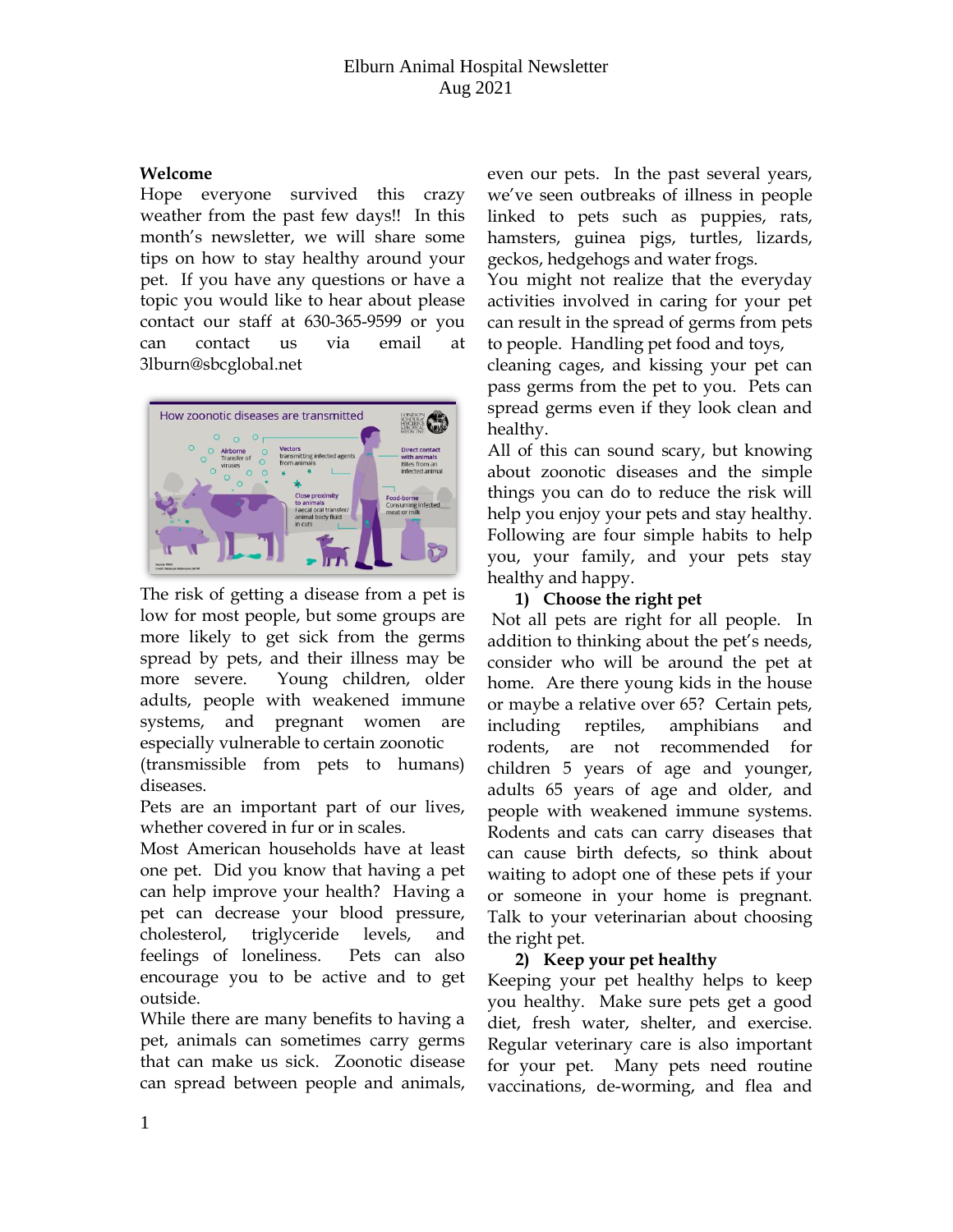## Elburn Animal Hospital Newsletter Aug 2021

tick control to protect them, and their owners from certain diseases. Every pet, whether it's a dog, cat, hamster, ferret, or iguana, should receive lifelong veterinary care. If you think your pet might be sick, talk to your veterinarian. Also, remember to include your pets in your emergency preparedness plans so you can keep them safe and healthy in an emergency.



#### 3) **Practice good hygiene**

Washing your hands is one of the best ways to stay healthy around pets and can also protect you against other diseases.

Always wash your hands after playing with, feeding, or cleaning up after your pet. Pets can contaminate surfaces in your home with germs; you don't have to touch your pets to get sick from the germs they might be carrying. Keep your pets away from your food and areas where food and drink are prepared, served, consumed, or stored. Always clean up feces from your yard and public areas to prevent the spread of parasites and other germs to people. If you're pregnant and have a cat, avoid changing the litter box, or wear gloves and scoop the litter twice a day.



#### 4) **Supervise kids around pets**

Always supervise young children around pets, even trusted family pets. Children, especially those 5 years of age and under, can be of higher risk for pet-related illnesses because they often touch surfaces that may be contaminated, put objects in their mouths, and are less likely to wash their hands. Children are often the victims of bites, scratches, and are more likely to get seriously ill from certain diseases spread from pets. Don't let kids kiss pets or put their hands or objects in their mouths after playing with pets. Help them to wash their hands after they interact with any animal.



We all love our pets, but it is important to